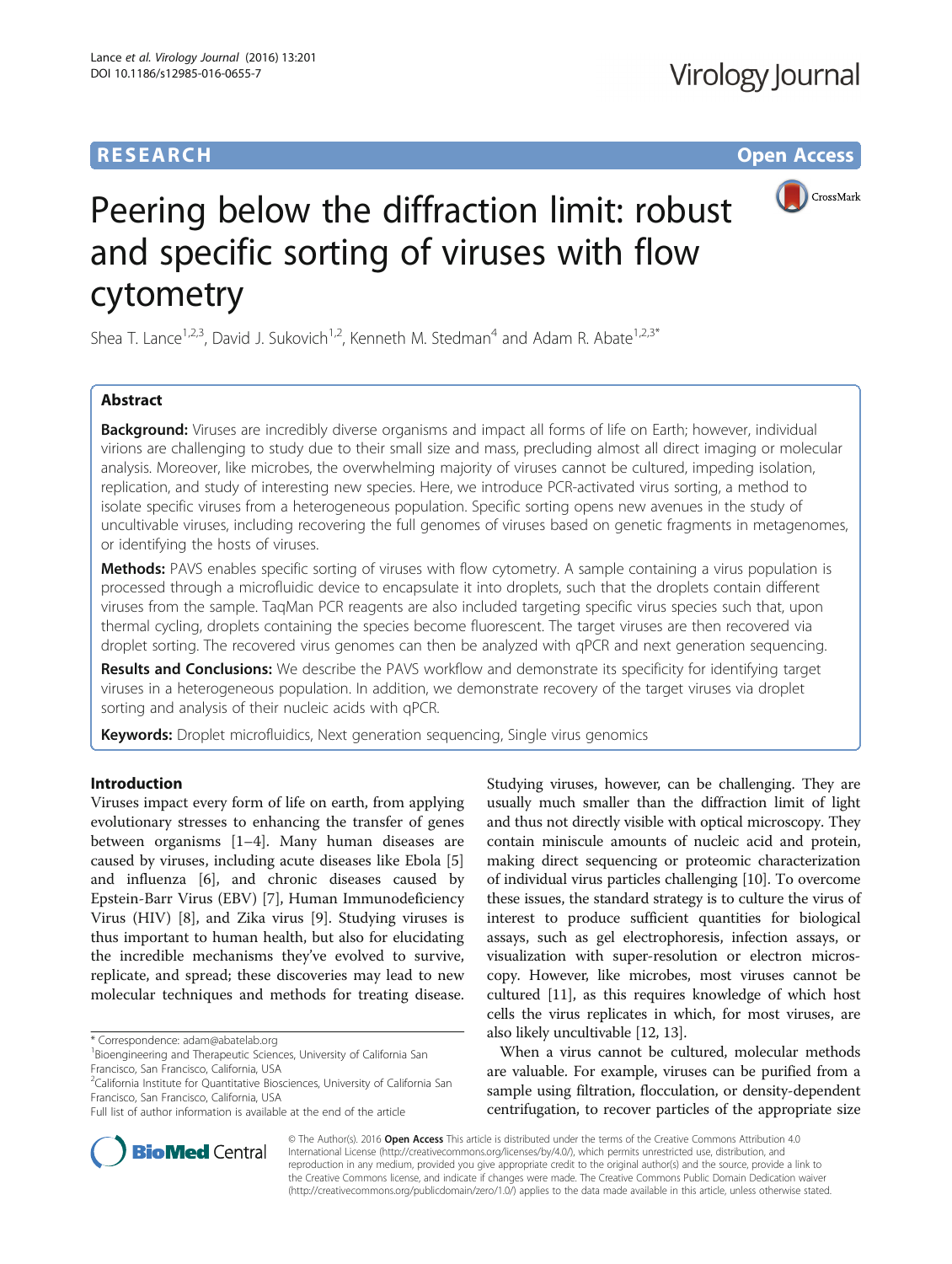range, and the nucleic acids purified for PCR or next generation sequencing [\[14, 15](#page-8-0)]. This can be applied directly to environmental viruses and provides a genetic snapshot of organisms in that environment, and has yielded numerous insights into virus phylogeny and fundamental biology [\[14, 15](#page-8-0)]. However, viruses are also the most diverse organisms on the planet and viral samples often comprise sequences from trillions of entities, exceeding by orders of magnitude the limits of modern sequencers to sequence them [[16](#page-8-0)]. As a result, such "shotgun" sequencing provides a sparse sampling of the system recovered as billions of short, hundred-base reads [[17](#page-8-0)]. To extract meaningful biological insight from this complex data, the reads must be pieced into viral genomes, introducing substantial bioinformatic challenges that, often, cannot be overcome [\[10, 18](#page-8-0), [19\]](#page-8-0). Most often, only genomic sequences for the most abundant organisms can be completely recovered and relatively little is learned about the vast number of new viruses present at low-tomoderate levels [[20](#page-8-0), [21\]](#page-8-0). To enhance the investigation of viral ecosystems, a method for culture-free purification of specific species would be valuable; however, as of yet, no method exists for specific sorting of viruses.

In this paper, we present specific and high throughput sorting of viruses, PCR-Activated Virus Sorting (PAVS). Using microfluidics, we encapsulate single particles from a population of diverse viruses into monodisperse double emulsion droplets. PCR reagents targeting specific genetic loci are also included, interrogating every droplet for these sequences. If a particle contains them, PCR signals are generated that cause the droplet to become fluorescent, making it sortable by double emulsion flow cytometry [\[22](#page-8-0)]. The recovered droplets can be ruptured and the material subjected to additional analyses, such as quantitative PCR or digital PCR and sequencing. The approach is simpler than antibody-based labeling and sorting of cells [\[23](#page-8-0)] because designing PCR TaqMan assays for specific detection of sequences is much easier than generating high affinity antibodies with which to label and sort single virus particles by flow cytometry. Moreover, the implementation of TaqMan PCR allows multiplexing to interrogate each virus for distinct sequences. Additionally, the use of TaqMan assays can be designed to incorporate "degenerate" sequences [\[24](#page-8-0)], allowing for the identification and recovery of diverse viral genomes. As we show, multiplexing can be used to measure the length distributions of viral genomes in a sample and is extendable to sequences that are not physically connected, such as genomic segments of viruses like influenza, or the 16S ribosomal RNA (rRNA) sequence of a bacterial cell harboring the target virus. Flow cytometric sorting has become a universal tool in cell biology and microbiology and PAVS allows it to be applied to viruses for the first time.

## **Methods**

## Preparation of viral samples

Bacteriophage T4 (T4) and bacteriophage  $\Phi$ X174 (ФX174) were obtained from Carolina Biological Supply. T4 is propagated by infection of Escherichia coli (E.coli) B (ATCC 11303) and  $\Phi$ X174 by infection of *E.coli* C (ATCC 13706). Bacteriophage lambda cI857ts is obtained from the lambda lysogen E.coli strain KL470 and propagated by infection of E.coli C600. Viral particles are collected from the supernate of the cultures and stored at 4 °C until experimentation. Initial viral stock concentrations are: T4  $1 \times 10^{12}$  pfu/mL,  $\Phi$ X174  $1 \times 10^{10}$ pfu/mL, Lambda  $5\times10^9$  pfu/mL.

## Microfabrication of devices

The microfluidic devices are fabricated using soft lithography in poly(dimethylsiloxane) (PDMS) [[25](#page-8-0)]. SU-8 masters are fabricated by photolithography and used to mold PDMS devices by mixing PDMS polymer and cross-linker at a ratio of 11:1, pouring over the master, degassing to remove air bubbles, and baking at 75°C for 4 h to solidify. The device is extracted from the master with a scalpel, and inlet and outlet ports added with a 0.75 mm biopsy punch (Harris, Unicore). The device is washed with isopropyl alcohol and patted with Scotch® tape to remove debris prior to plasma bonding. The flow focus drop maker is bonded to a glass slide, baked at 75°C for 15 min, and treated with Aquapel to render the channels hydrophobic for water-in-oil emulsification. The double emulsion device is bonded and baked at 75°C for 48 h to completely revert the wettability to its native hydrophobic state. To pattern the channel wettability for double emulsification, select ports are blocked with Scotch tape, leaving others open for oxygen plasma treatment of 1 min [[26](#page-8-0)].

# Encapsulation, PCR, and identification of viruses in single emulsions

To make single emulsions for viral detection, quantification, and genome length determination, the samples are first diluted in phosphate buffered saline and mixed with PCR reagents (Platinum Multiplex PCR Master Mix, Thermo Fisher) and PCR primers and TaqMan probes (Integrated DNA Technologies; IDT) specific for the species of interest. For detection or quantification, T4 viral particles are first diluted from the stock sample to ranges of  $1 \times 10^6$ -5 $\times 10^8$  virus per sample prior to mixing with PCR reagent. For ApaI restriction enzyme digestion (NEB) or Fragmentase digest (New England Biolabs; NEB), Lambda DNA is treated enzymatically prior to the mixing with the PCR reagents. The oil phase of the emulsion consists of HFE-7500 fluorinated oil (3M) with 2% (w/w) PEG-PFPE amphiphilic block copolymer surfactant [\[27\]](#page-8-0). These solutions are loaded into syringes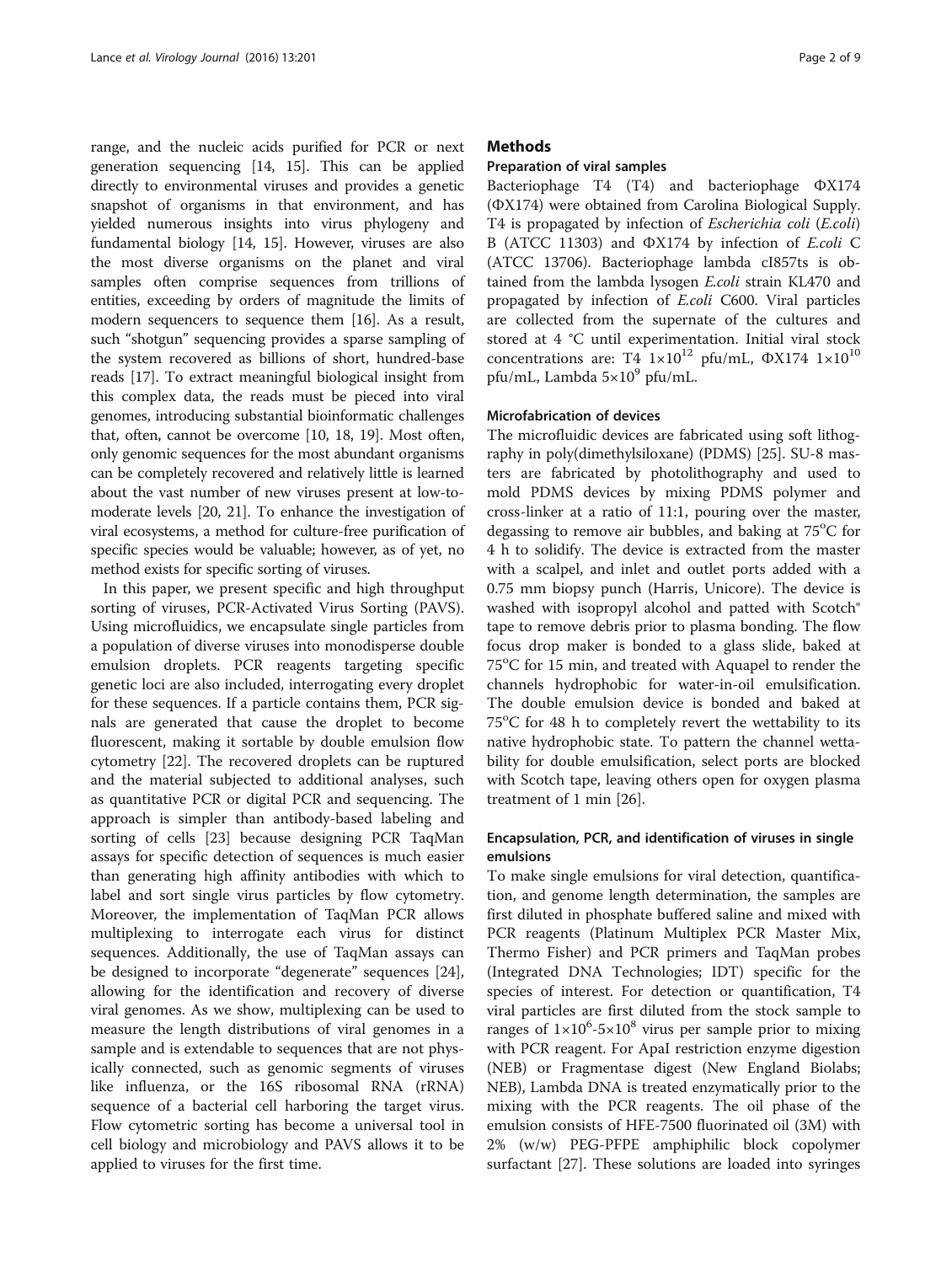(BD 1 mL luer lock; 27G ½" needle), and the virus and PCR solution into a syringe atop 200 μL HFE-7500 oil; the oil acts as a hydraulic to push the solution into the device to accommodate for dead volumes, allowing nearly all of the solution to be used. The syringes are mounted onto pumps (New Era) with needles (BD), polyethylene tubing (PE-2) is affixed to the needles, and the syringes are primed by flowing at 5,000 μL/h prior to connecting them to the device. Flow rates are controlled with a custom Python script and set to 300 μL/h for the virus sample and 700  $\mu$ L/h for the oil. The single emulsion droplets exit the device through PE-2 tubing and are collected into a 1.5 mL microcentrifuge tube. Single emulsions produced by this method are  $\sim$ 20  $\mu$ m in diameter and monodispersed.

To prepare the single emulsion droplets for thermal cycling, the sample is transferred from the 1.5 mL microcentrifuge tube into 0.2 mL PCR tubes. The HFE-7500 oil is removed using a needle and is replaced with FC40-fluorinated oil with 5% Polyethylene glycolperfluoropolyether (PEG-PFPE) amphiphilic block copolymer surfactant. The sample is cycled on a T100 thermal cycler (Bio-Rad) according to the Platinum Multiplex Master Mix instructions. After thermocycling, subsamples of single emulsions are subjected to visualization using a 6D High Throughput microscope (Nikon) with a 10× objective. Bright field, Cyanine 5 (Cy5) and fluorescein (FITC or FAM) images are acquired for every field of view. After image acquisition, ImageJ (National Institute of Health; NIH) is used to identify droplets based on their circular boundaries in the bright field images and then measure their fluorescence in the Cy5 and FITC images. The fraction of positive droplets is determined by counting the number with fluorescence signal above a threshold value, divided by the total number of imaged droplets. Samples are tested in triplicate and comprise a minimum of 5000 droplets.

# Encapsulation, PCR, and enrichment of viruses in double emulsion droplets

To make double emulsions, the virus samples are first diluted in phosphate buffered saline. Approximately 1200 T4 virions are mixed with  $1.4 \times 10^5$  ΦX174 before combining with PCR reagents (Platinum Multiplex PCR Master Mix, Thermo Fisher) and PCR primers (IDT) specific for the species of interest. The middle phase of the double emulsion consists of HFE-7500 fluorinated oil (3M) with 2% (w/w) PEG-PFPE amphiphilic block copolymer surfac-tant [\[27\]](#page-8-0), and the carrier aqueous phase of  $4\%$  (v/v) Tween 20, 1% (v/v) Pluronic F-68 (Gibco), and 10% (w/v) PEG (molecular weight 35 K) in water [[26\]](#page-8-0). These solutions are loaded into syringes and processed through a microfluidic double emulsion maker using syringe pumps, similar to the single emulsions. The flow rates are 90  $\mu$ L/h for the virus sample, 80  $\mu$ L/h for the oil, and 250  $\mu$ L/h for the outer aqueous phase. The double emulsion droplets exit the device through PE-2 tubing and are collected into a 1.5 mL microcentrifuge tube. Double emulsions produced by this method are ~35 μm in diameter and monodispersed.

To prepare the double emulsion droplets for thermal cycling, the sample is transferred from the 1.5 mL microcentrifuge tube into 0.2 mL PCR tubes, such that each contains 90 μL of emulsion and 10 μL of fresh PCR buffer; the PCR buffer consists of 30 μL of 50 mM MgCl<sub>2</sub> and 100  $\mu$ L of 200 mM Tris pH 8.0 and 500 mM KCl and is essential for preventing PCR components from leaching out of the droplets into the carrier phase, in which they are soluble. The sample is cycled on a T100 thermal cycler (Bio-Rad) according to the Platinum Multiplex Master Mix instructions. After thermal cycling, 1× SYBR Green I (Life Technologies) is loaded into the carrier phase, permeating through the double emulsion shell and staining the droplets that have undergone PCR amplification.

A fluorescence-activated cell sorter (FACS) Aria II (BD) is used to sort the emulsions to recover droplets that contain the virus of interest. The FACS chamber temperature is set to 4°C and agitation speed to the highest setting to prevent droplets from sedimenting during the sort. The droplets strongly scatter the FACS laser, requiring a 2× Neutral Density (ND) filter to decrease signal into the detectable range. The microfluidic device produces uniform double emulsions and, consequently, the droplets appear as a compact cluster in forward versus side scatter, making them easy to distinguish from particulate and small oil droplets, which the FACS is instructed to ignore.

The sample is analyzed in batches by diluting 100 μL of emulsion into 200 μL of 2% (v/v) Pluronic F-68 and 1% (w/ v) PEG (molecular weight 35 K) in water, and gently mixing using a 200 μL pipette tip. The sample is loaded into the FACS and the double emulsions gated in the Forward Scatter (FSC) and Side Scatter (SSC) channels [\[22](#page-8-0)]. To read the SYBR channel relating to amplification, we use a 488 nm laser and a 505LP optical filter (BD Biosciences); the population has two peaks, one with low average intensity representing empty or negative droplets, and another with high average intensity representing SYBR positive droplets, which we gate to recover in either Eppendorf tubes (bulk recovery of target virus from a mixed population) or 96 well plates (recovery of single virion from a mixed sample). We use the strict "purity" setting of the instrument which discards events in which multiple droplets pass through the detection window at the same time.

## Amplification of recovered viral DNA

Sorted droplets are briefly centrifuged to the bottom of the tube. To release nucleic acids, the droplets are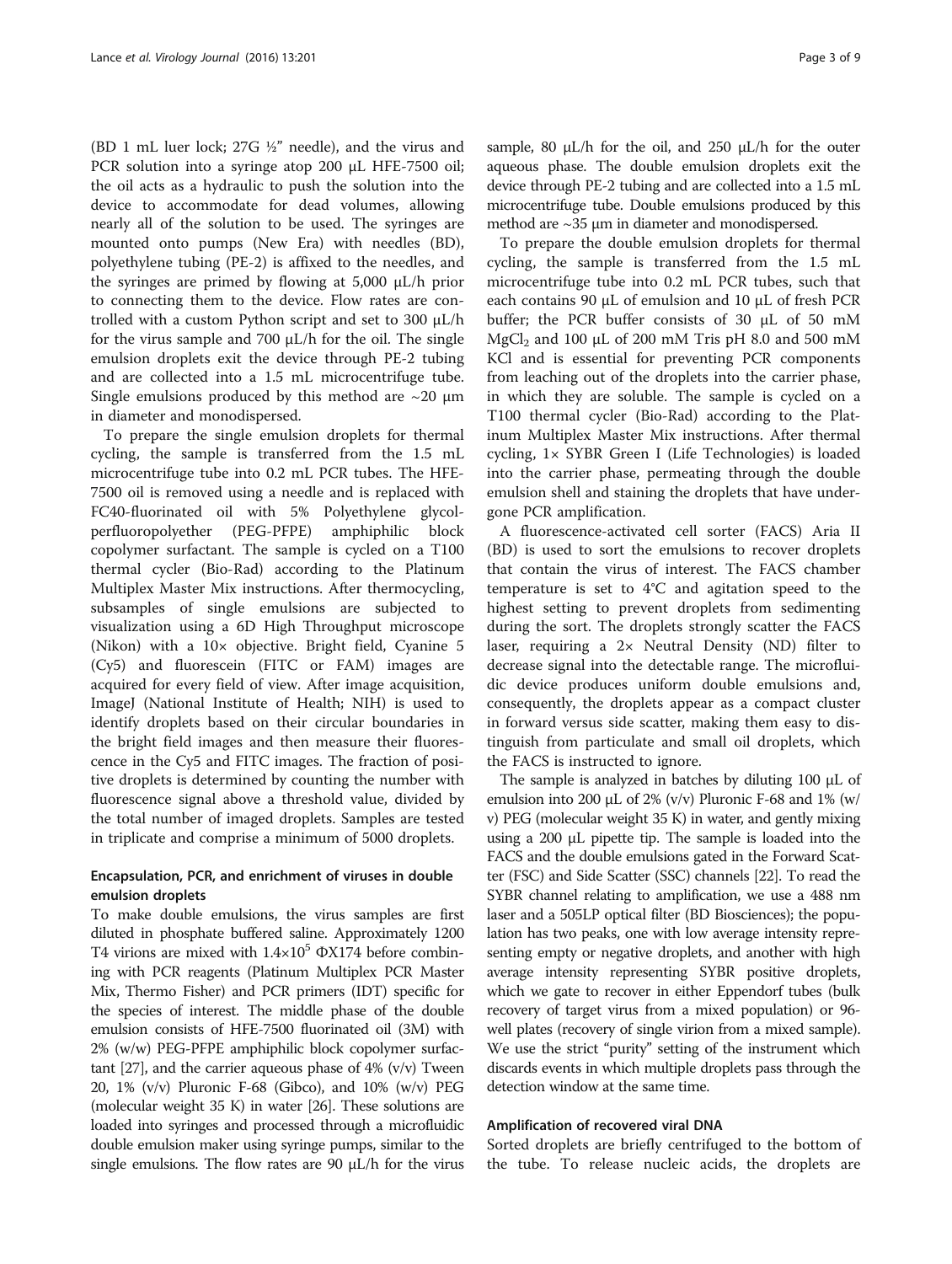ruptured by adding 20 μL of DI water and 50 μL of perfluoro-1-octanol (PFO), and vortexing for 1 min. The sample is centrifuged again, and the aqueous top phase containing the viral DNA removed using a micropipette.

To confirm enrichment of T4 phage in the sorted emulsion, we use quantitative PCR (qPCR). The concentration of viral DNA is too low post-sorting to be reliably detected by bulk qPCR. To address this, we nonspecifically amplify the material using digital droplet multiple displacement amplification (ddMDA) prior to qPCR analysis using the Qiagen REPLI-g Single Cell Kit. ddMDA is a non-specific method that amplifies all nucleic acids in a sample uniformly [[28](#page-8-0)]. The sample is incubated with 3 μL of the Denaturation Solution for 10 min at 65°C. After heating, the reaction is halted by adding 3 μL of Stop Solution Mix. 20 μL of the REPLI-g sc Master Mix containing 14.5 μL of REPLI-g sc Reaction Buffer, 4.5 μL of water, and 1 μL of REPLI-g sc Polymerase is added to each sample. The sample is encapsulated into droplets using a 20 μm flow-focus drop maker [[29](#page-8-0), [30\]](#page-8-0) and HFE-7500 fluorinated oil with 2% (w/w) PEG-PFPE amphiphilic block copolymer surfactant. The emulsion is collected into a 1.5 mL microcentrifuge tube and the reaction incubated at 30°C for 16 h. After incubation, the droplets are ruptured by adding 10 μL of PFO, vortexing, and spinning as above.

## Quantitative PCR analysis of sorted droplets

To confirm that PAVS enriches for bacteriophage T4 over bacteriophage ФX174, we estimate concentrations of both viruses in the sorted and unsorted pools using qPCR (Stratagene Mx3005P, Agilent). The qPCR primer sequences are different from the ones for PAVS detection, so that in-droplet amplification products do not skew qPCR results. Cross-threshold  $(C_t)$  values for T4 and ФX174 in pre- and post-sorted samples are used to compute an enrichment factor. The amplification reagent for all the qPCR measurements is Maxima SYBR Green Master Mix (Thermo Scientific), and the qPCR primers are listed in Additional file [1](#page-7-0): Table S1.

# Results

# PAVS enriches for specific viral species from a heterogeneous sample

PCR-Activated Virus Sorting allows specific viruses in a mixed population to be detected and recovered by sorting. This is accomplished by encapsulating the viruses in double emulsion droplets using microfluidic technology and performing PCR in each droplet to probe for sequences of interest. Because the viruses are encapsulated at 0.1 per droplet, most droplets are empty or contain a single virion, in accordance with Poisson statistics (Fig. 1). If the target virus is present in a droplet, PCR amplification occurs, generating a fluorescent signal that



can be detected and recovered by FACS. Due to the rapid rate at which microfluidics can encapsulate individual virions in droplets (>1 KHz), millions of single virus particles can be sorted in a few hours.

## Specific detection and quantification of viral genomes

To identify a virus in a droplet, PAVS uses a PCR assay interrogating for sequences that exist within the target species. In this way, the PCR primers are analogous to antibodies when sorting cells with FACS, providing a detectable fluorescence signal only when the target species is present. However, whereas generating high affinity antibodies against a target virus can be challenging, especially if it is uncultivable, designing specific PCR primers is straightforward. This makes PAVS general, allowing it to recover any virus of interest to which PCR primers can be designed. To illustrate this, we perform digital TaqMan PCR on samples containing T4, ФX174, and lambda virus, using probes specific for only bacteriophage T4 (Additional file [1:](#page-7-0) Table S1). The droplets are visualized using epifluorescence imaging after thermal cycling. As expected we observe TaqMan positive droplets in the T4 sample, demonstrating successful amplification when this virus is present (Fig. [2a\)](#page-4-0). By contrast, TaqMan fluorescence is absent in the ФX174 and lambda negative controls (Fig. [2a](#page-4-0)), confirming that the reaction is specific. This shows that our TaqMan PCR assay can be used to differentiate between single virus particles of these species.

In addition to enabling the detection of specific viruses in a sample, PAVS can count individual virus particles. To demonstrate this, we analyze a dilution series of T4 bacteriophage, reading out the results with fluorescence microscopy and image analysis. We find that, as expected, the fraction of positive droplets is directly proportional to T4 concentration (Fig. [2b](#page-4-0)). This is due to the viruses being loaded at limiting dilution, such that most droplets are empty but a small fraction contain virus particles. Under such conditions, the viruses are encapsulated individually and the number of droplets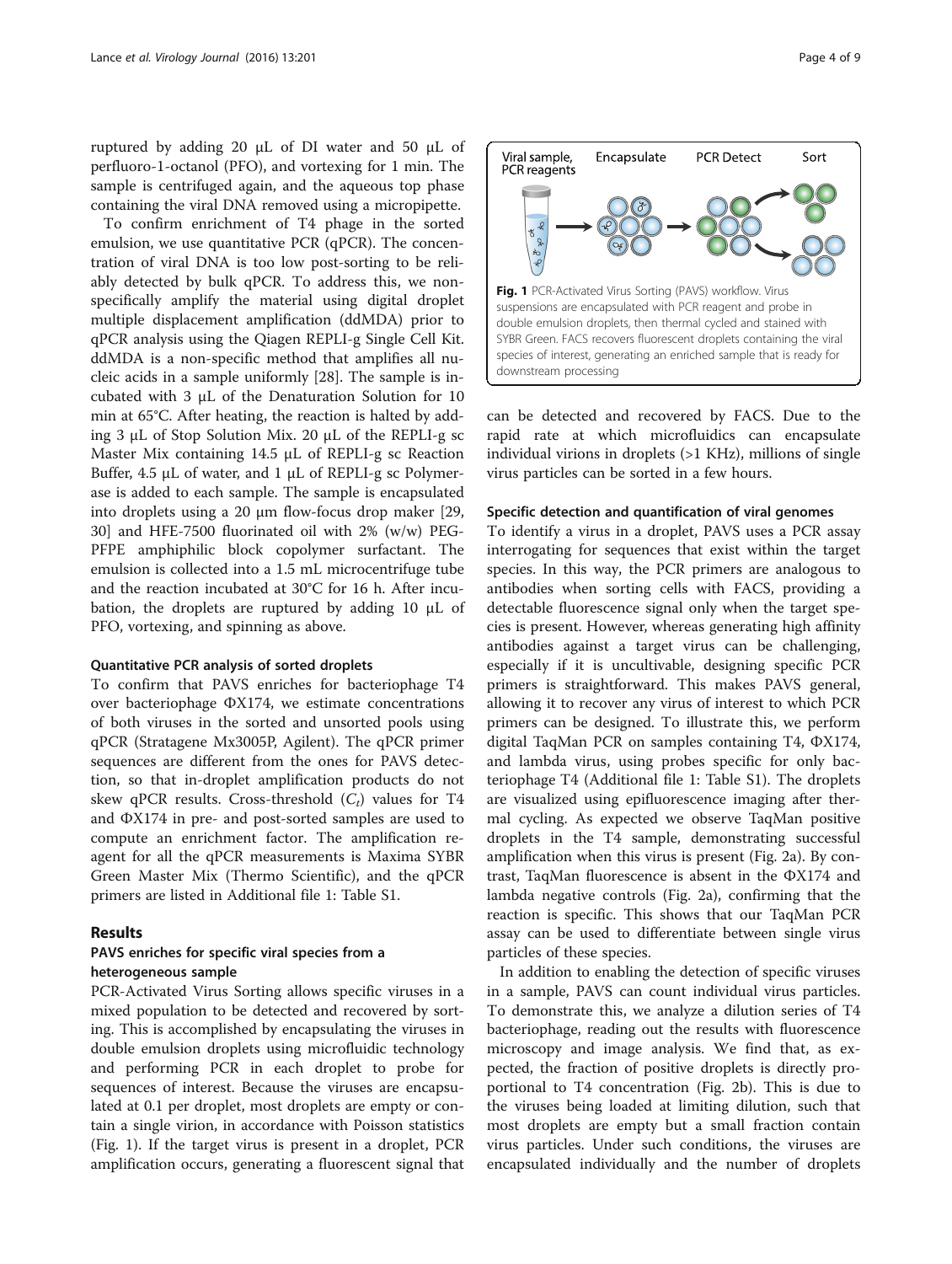<span id="page-4-0"></span>

containing a virus is approximately equal to the number of viruses in the sample, in accordance with random Poisson encapsulation. As with qPCR, the minimum number of viruses necessary for PAVS depends on the specificity of the TaqMan assay. A strength of TaqMan assays is that they are highly specific, allowing confident detection of rare virus species. For example, in initial tests of this approach, we found that the rate of nonspecific amplification in a droplet is 1 in  $\sim$ 100,000, so that viruses less rare than this can be confidently detected. Since we can routinely sort >2 million droplets in a single FACS run, this allows us to detect as few as  $\sim$ 20 virus particles in a sample.

# Multiplexed digital PCR can detect full-length virus genomes

A unique and valuable property of PAVS is that it can differentiate between viruses that contain just one target sequence and others that contain multiple. This is possible because TaqMan PCR can be multiplexed using probes targeting different sequences labeled with fluorescent dyes of different color. Hence, viruses containing one sequence will be positive only at one color, whereas those with two sequences will be positive for

two colors. These populations can then be separated by gating the fluorescence measurements to recover single- or double-positive droplets. To demonstrate the ability to multiplex the reaction, we synthesize primers and Cy5 TaqMan probes targeting a genomic region near the 5' end of the lambda genome, and others targeting regions at increasing distances away from the 5' end. The primer and probe sequences are listed in Additional file [1:](#page-7-0) Table S1, and a graphical representation of the probe locations with the Cy5 TaqMan probe in red and the FAM TaqMan probes in green is provided in Fig. [3a.](#page-5-0) Lambda DNA is combined with the PCR reagents and the sample is emulsified using the microfluidic device. After thermal cycling, the droplets are imaged using fluorescence microscopy (Fig. [3b](#page-5-0)) and analyzed to measure their intensity on the Cy5 and FAM channels (Fig. [3c](#page-5-0)). The droplets are characterized as positive for both targets  $(Cy5<sub>+</sub>FAM<sub>+</sub>)$ , positive for one target (FAM + Cy5-, FAM\_Cy5<sub>+</sub>), or negative for both (FAM−Cy5−). Each multiplexed PCR is performed in triplicate, containing 5000–8000 droplets.

We observe less multiplexing when probe pairs are far apart, indicating that the probability that two target sequences exist within a given genome decreases for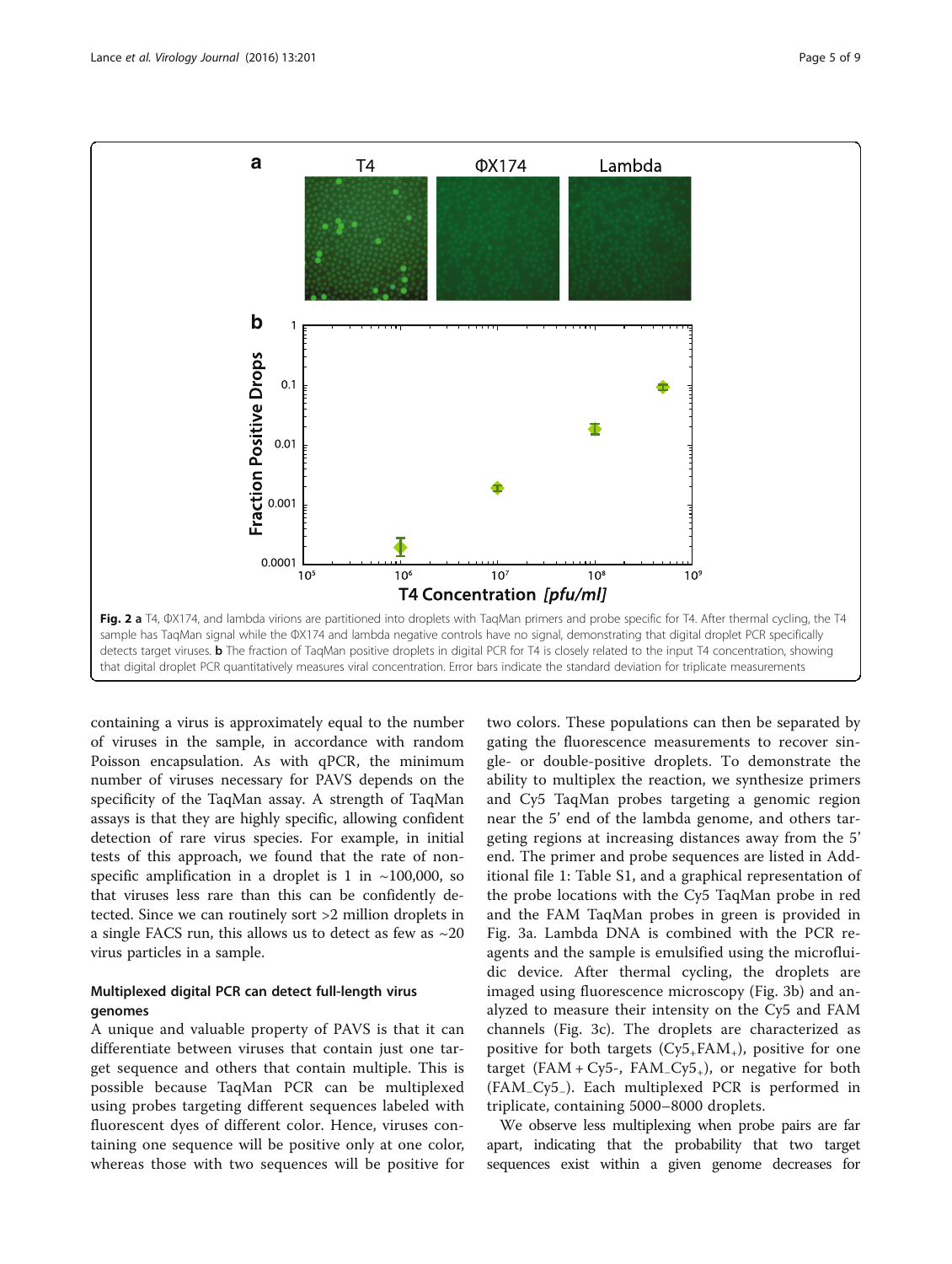<span id="page-5-0"></span>

sequences that are more separated (Fig. 3d, blue curve); this implies that the genomes might be partially fragmented. To investigate this further, we perform a negative control in which we digest the genome with a restriction endonuclease cleaving at position 10,086 base pairs (bp), which is between the first and second FAM probes. If fragmentation is the source of lowered multiplexing signal, then the fraction of double-positives should fall precipitously beyond the cleavage point; indeed, this is what we observe, as shown by the red curve in Fig. 3d. As an additional negative control, we digest the lambda genome using a non-specific endonuclease (Fragmentase) producing ~500 bp products, and observe that double-positives are rare for all probe pairs (green curve). This demonstrates that PAVS can characterize the length distributions of viral genomes in a solution and, more generally, the presence of multiple genetic loci in a target virus; this should be useful for studying correlations between loci in single viruses that are on the same linear molecule or on entirely different molecules, such as in segmented virus genomes. PAVS can also be used to characterize the integrity of viral genomes.

# PAVS allows target virus to be sorted out of a mixed population

The PAVS workflow consists of two steps, a first in which target viruses are detected using single virus PCR in droplets, and a second in which the droplets are sorted to recover the target viruses. To demonstrate this, we construct a mixed sample of two bacteriophages, T4 and фX174, at a ratio of 1:999 respectively. This 0.1% T4 spike-in is encapsulated at limiting dilution in droplets with PCR primers specific for T4 phage, thermally cycled, and stained with SYBR Green. If a particular droplet contains T4, the nucleic acids targeted by the PCR primers are amplified and the SYBR stain produces a fluorescent signal that fills the droplet. The fluorescence signal is detected with FACS and the positive droplets sorted into a 1.5 mL microcentrifuge tube.

To validate that the PAVS workflow enriches for T4 over ФX174, we quantify virus concentrations in the sorted and unsorted pools using qPCR. The sorted droplets are ruptured and the viral genomes amplified by ddMDA. Equal concentrations of T4 and ФX174 DNA from the unsorted and sorted emulsions are subjected to qPCR (Fig. [4](#page-6-0)). The primers used to detect T4 target a different locus than the ones for PAVS sorting (Additional file [1](#page-7-0): Table S1). The qPCR curve for T4 shifts to lower cycles post-sorting, demonstrating that T4 has been enriched. By contrast, the curve shifts to higher cycle numbers for ФX174, indicating that this virus has been de-enriched by sorting, as expected. To quantify the degree of enrichment, we compute an enrichment factor e defined as,

$$
e = \frac{(n + 1)\left(\frac{1}{2^{4C_t T_4}}\right)}{\left(\frac{1}{2^{4C_t T_4}}\right) + n\left(\frac{1}{2^{4C_t \phi X 174}}\right)},
$$

where  $n$  is the ratio of the viral species with respect to one another and  $\Delta C_t^{T4}$  and  $\Delta C_t^{\phi X \bar{1}74}$  are the differences of cross-threshold values for T4 and фX174, respectively. For this experiment,  $n = 999$ ,  $\Delta C_t^{T4}$  is 2.16, and  $\Delta C_t^{\Phi X 174}$ is 5.45, yielding  $e = 9.69$ , indicating that the final sample is enriched by about tenfold for T4 from an initial concentration of 0.1%. The degree of enrichment is tunable over a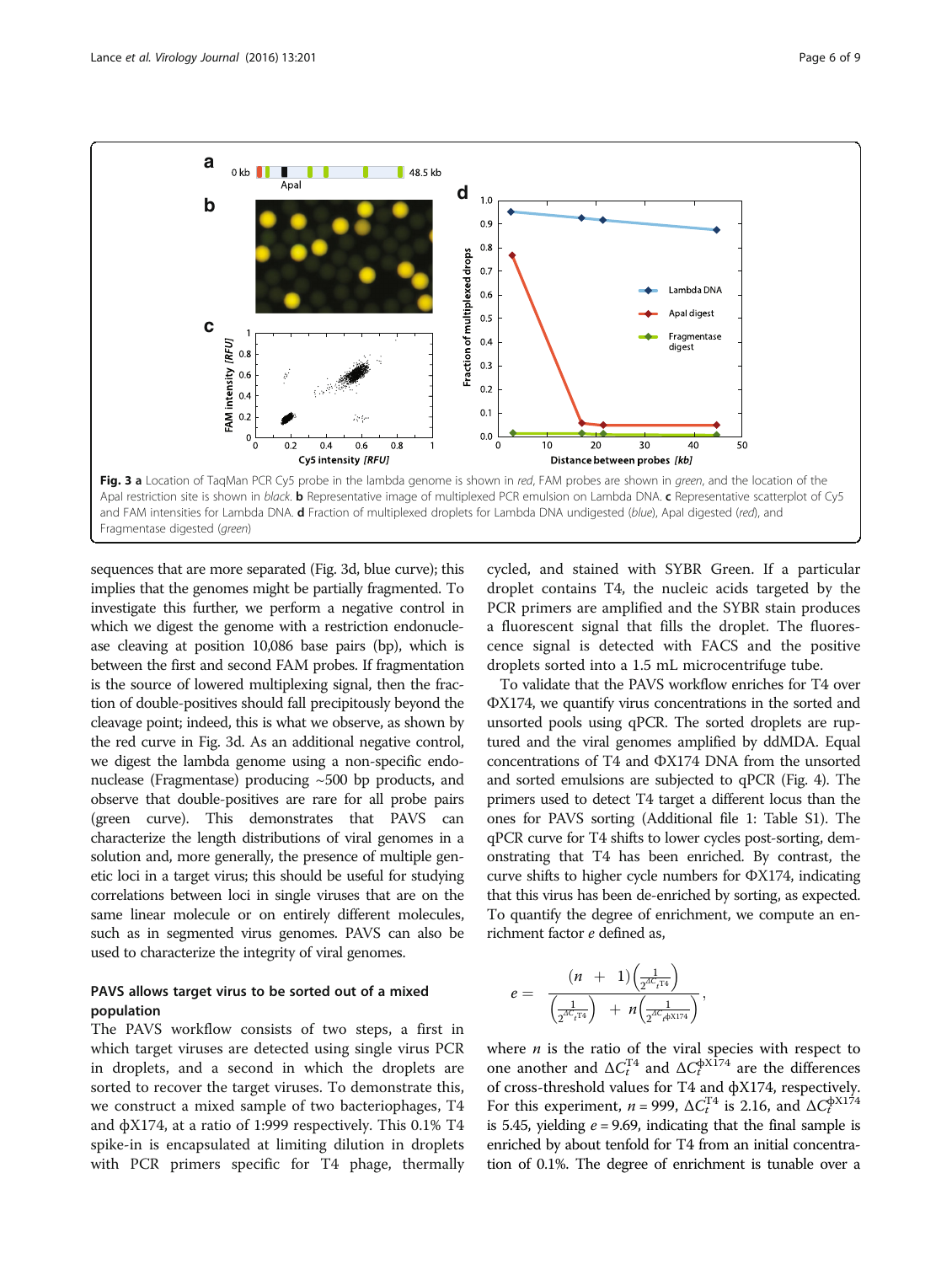large range, as the rarer the target is in the droplets before sorting, the more it is enriched thereafter. Conversely, if the target is abundant, then many droplets will be positive and only a minor enrichment is possible. To increase enrichment, the sample is thus diluted prior to partitioning in droplets, which reduces the rate of co-encapsulation of different viruses and false-positive recovery of off-target species. The enrichment possible is also limited by the false-positive rate of droplet detection, which sets an upper bound to how much the sample can be diluted. The falsepositive rate for our TaqMan assay is  $\sim$ 1/100,000 droplets, setting a theoretical upper enrichment limit of  $\sim$ 100,000 $\times$ ; however, the maximum enrichment achieved in practice can also be limited by other considerations, such as a the specificity of assays or the number of positive viruses that must be recovered for downstream characterization.

## PAVS recovery of single virions from a mixed sample

Common FACS instruments can pool all positive droplets into one well or dispense controlled numbers into different wells, including down to single droplets. This is commonly used to isolate cells for single cell analysis (Fig. [5a\)](#page-7-0). When combined with PAVS, this allows a heterogeneous mixture of viruses to be sorted, to isolate specific virions in the sample, which can then be subjected to additional analyses, such as qPCR. To illustrate this, we sort a sample of lambda virus with PAVS and

dispense the positive droplets into wells in controlled numbers (Additional file [1:](#page-7-0) Table S1, Lambda FWD 2, Lambda REV 2, and Lambda probe 2). We load 1, 10, or 50 positive droplets into each well and analyze the recovered material with qPCR for primers targeting a different portion of the lambda genome than was amplified in the PAVS detection (Additional file [1:](#page-7-0) Table S1). The  $C_t$  values decrease as the number of viruses dispensed increases, indicating that the viruses are present at higher numbers (Fig. [5b\)](#page-7-0). When fewer than 50 viruses are sorted, it is difficult to reliably detect them in the sorted wells; wells with 10 viruses show amplification at  $C_t$  values of 33, while single viruses do not amplify above the negative controls.

To confirm that the sorting is specific, we generate qPCR curves for wells containing 50 positive droplets and wells containing 50 unsorted droplets. The qPCR curve shifts left by an average of 4.24  $C_t$  values, demonstrating that the Lambda virus is more abundant in the sorted sample (Fig. [5c](#page-7-0)). While our results show that single viruses provide too little DNA for detection with standard qPCR, other post-sorting amplification methods could be implemented to improve sensitivity, such as higher efficiency PCR reagents, nested PCR [\[31\]](#page-8-0), or non-specific ddMDA followed by qPCR [[28](#page-8-0)]. Because DNA can fragment under flow through narrow channels, the ability to perform multiplexed TaqMan assays in the droplets can be used to identify and dispense only intact viral genomes into the wells.

# Discussion and conclusions

PCR-activated virus sorting enables specific detection and isolation of target viruses from a mixed sample, analogous to what is possible with FACS for cells. PAVS has significant advantages over conventional approaches to virus genome study. For example, just as when studying microbes, specific and high throughput virus sorting should be valuable whenever large populations must be analyzed to recover a target species; this requires that only  $\sim$  100 bp of the virus's genome be known with which to generate identifying TaqMan probes. For a presently-unknown species, this information may be obtained by performing short-read shotgun sequencing on a sample, or consulting existing metagenomic databases.

PAVS can detect viruses residing within host microbes, including bacteria and eukaryotic cells. This is accomplished through the encapsulation of host cells followed by lysis, and subjection to TaqMan PCR for virus detection, which produces a positive signal if the virus is present within the host. The sorted hosts can then be subjected to SSU rRNA profiling or next generation sequencing to identify the species. This capability should be valuable for characterizing virus-host relationships in microbial ecologies or the human microbiome, for example, to determine

<span id="page-6-0"></span>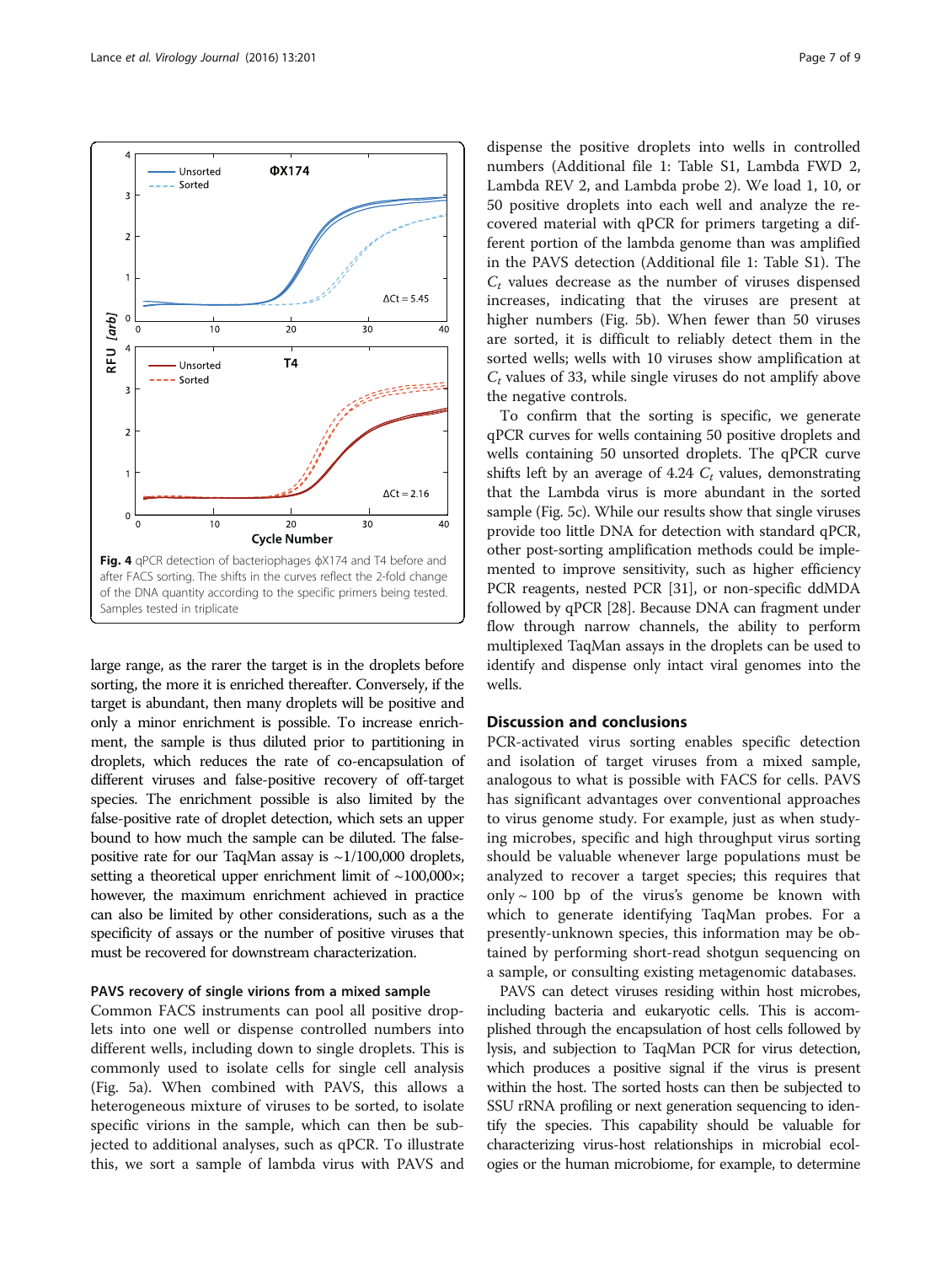<span id="page-7-0"></span>

which viruses infect which hosts – something that is presently extremely challenging due to the inability to culture most viruses and host microbes.

PAVS opens new avenues in the study of virus-mediated disease, such as HIV and EBV, where it enables detection of viral infection within host cells. Unlike oligonucleotide staining, PAVS reliably detects single molecule viral genomes of interest. Moreover, the cells that are positive for infection can be recovered by sorting, allowing their genomes and transcriptomes to be sequenced. For example, the recovered cell lysates can be sequenced to characterize insertion sites of the virus, epigenetic correlations with virus infection, identify genome mutations of the specific virus of interest, or modulation of host cell transcriptome. This will be valuable for studying the basic biology of the virus and to better understand how it survives, replicates, and evades the host immune response.

# Additional file

[Additional file 1:](dx.doi.org/10.1186/s12985-016-0655-7) Supplemental information. (PDF 3622 kb)

#### Abbreviations

bp: base pairs; Cy5: Cyanine 5; ddMDA: digital droplet multiple displacement amplification; E. coli: Escherichia coli; EBV: Epstein-Barr Virus;

FACS: fluorescence-activated cell sorter; FITC/FAM: fluorescein; FSC: Forward Scatter; HIV: Human Immunodeficiency Virus; IDT: Integrated DNA Technologies; ND: neutral density; NEB: New England Biolabs; NIH: National Institute of Health; PAVS: PCR-Activated Virus Sorting; PCR: Polymerase chain reaction; PDMS: Poly(dimethylsiloxane); PEG-PFPE: Polyethylene glycolperfluoropolyether; PFO: perfluoro-1-octanol; qPCR: quantitative PCR; rRNA: ribosomal RNA; SSC: Side Scatter

#### Acknowledgements

The authors thank B. Demaree for performing enzyme digest of viral samples.

#### Funding

This work was supported by the National Science Foundation through a CAREER Award [grant number DBI-1253293] and MCB-1243963; the National Institutes of Health (NIH) [grant numbers HG007233-01, R01-EB019453-01, DP2-AR068129-01]; and the Defense Advanced Research Projects Agency Living Foundries Program [contract numbers HR0011-12-C-0065, N66001-12- C-4211, HR0011-12-C-0066]. Funding for open access charge: [NIH grant number DP2-AR068129-01] and funds from Portland State University to K.M.S.

#### Availability of data and material

Not applicable.

#### Authors' contributions

SL, DS, KS, and AA designed the research. SL and DS performed experiments. SL, DS, KS, and AA wrote the paper.

#### Competing interests

The PAVS technology is the subject of a patent that is licensed to Mission Bio, Inc., which is commercializing the technology and of which A.R.A. is a founder.